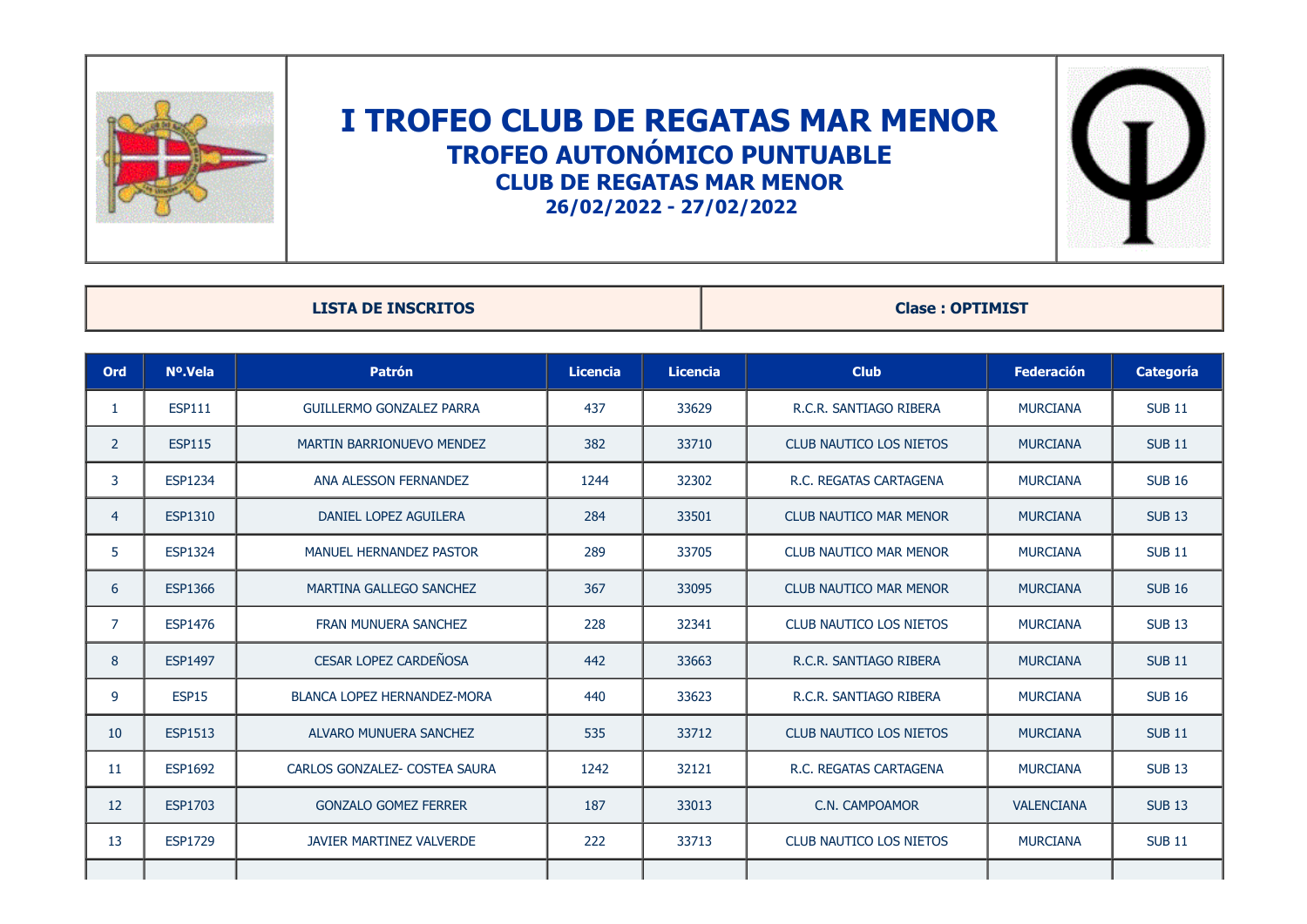| 14 | ESP1731           | <b>JAVIER SANCHEZ SOTO</b>      | 464  | 31790 | <b>CLUB NAUTICO LOS NIETOS</b> | <b>MURCIANA</b>   | <b>SUB 16</b> |
|----|-------------------|---------------------------------|------|-------|--------------------------------|-------------------|---------------|
| 15 | ESP1766           | ALVARO GONZALEZ BALLESTER       | 365  | 33550 | <b>CLUB NAUTICO MAR MENOR</b>  | <b>MURCIANA</b>   | <b>SUB 11</b> |
| 16 | <b>ESP1844</b>    | LUIS CASTELLANO HAENELT         | 383  | 33714 | CLUB NAUTICO LOS NIETOS        | <b>MURCIANA</b>   | <b>SUB 16</b> |
| 17 | <b>ESP1881</b>    | FELIPE ORTEGA ALONSO            | 188  | 32978 | C.N. CAMPOAMOR                 | <b>VALENCIANA</b> | <b>SUB 16</b> |
| 18 | <b>ESP1887</b>    | ENRIQUE HERNANDEZ EGEA          | 465  | 33895 | R.C.R. SANTIAGO RIBERA         | <b>MURCIANA</b>   | <b>SUB11</b>  |
| 19 | <b>ESP2018</b>    | SAMUEL ORTEGA ALONSO            | 189  | 32981 | C.N. CAMPOAMOR                 | <b>VALENCIANA</b> | <b>SUB 13</b> |
| 20 | <b>ESP2024</b>    | <b>GONZALO FANLO CORREDOIRA</b> | 260  | 32415 | <b>CLUB NAUTICO MAR MENOR</b>  | <b>MURCIANA</b>   | <b>SUB 16</b> |
| 21 | <b>ESP2032</b>    | ALBERTO LOPEZ MARTINEZ          | 369  | 33925 | C.N. VILLA DE SAN PEDRO        | <b>MURCIANA</b>   | <b>SUB 16</b> |
| 22 | ESP2071           | ALEJANDRA ALVAREZ               | 1989 | 33683 | R.C. REGATAS CARTAGENA         | <b>MURCIANA</b>   | <b>SUB 16</b> |
| 23 | <b>ESP2075</b>    | ANTONIO LOPEZ CIFUENTES         | 1590 | 32942 | R.C. REGATAS CARTAGENA         | <b>MURCIANA</b>   | <b>SUB 13</b> |
| 24 | <b>ESP2123</b>    | HUGO ALCARAZ SILVENTE           | 458  | 33711 | <b>CLUB NAUTICO LOS NIETOS</b> | <b>MURCIANA</b>   | <b>SUB11</b>  |
| 25 | ESP2132           | JIMENA GARCIA BASTIDA           | 255  | 35503 | <b>CLUB NAUTICO MAR MENOR</b>  | <b>MURCIANA</b>   | <b>SUB 13</b> |
| 26 | ESP2152           | BERTA RODADO LOZANO             | 8    | 32294 | <b>CLUB NAUTICO MAR MENOR</b>  | <b>MURCIANA</b>   | <b>SUB 13</b> |
| 27 | <b>ESP2262</b>    | <b>HECTOR BALABUSHEVICH</b>     | 183  | 32913 | C.N. CAMPOAMOR                 | <b>VALENCIANA</b> | <b>SUB 16</b> |
| 28 | <b>ESP237</b>     | ENRIQUE LOPEZ HERNANDEZ         | 185  | 33301 | C.N. CAMPOAMOR                 | <b>VALENCIANA</b> | <b>SUB 16</b> |
| 29 | <b>ESP2372</b>    | PABLO SANCHEZ VALERA            | 182  | 31439 | C,N. CAMPOAMOR                 | <b>VALENCIANA</b> | <b>SUB 16</b> |
| 30 | ESP <sub>24</sub> | RAFAEL GALLUT CARRILLO          | 25   | 34039 | <b>CLUB NAUTICO MAR MENOR</b>  | <b>MURCIANA</b>   | <b>SUB11</b>  |
| 31 | ESP2433           | FELIPE LOPEZ MARTINEZ           | 368  | 33924 | C.N. VILLA DE SAN PEDRO        | <b>MURCIANA</b>   | <b>SUB 16</b> |
| 32 | ESP2516           | INES SANCHEZ HERNANDEZ- MORA    | 452  | 33635 | R.C.R. SANTIAGO RIBERA         | <b>MURCIANA</b>   | <b>SUB11</b>  |
| 33 | <b>ESP2525</b>    | CARMEN NIETO PEREZ              | 397  | 33709 | CLUB NAUTICO LOS NIETOS        | <b>MURCIANA</b>   | <b>SUB 13</b> |
| 34 | <b>ESP2572</b>    | ELIA ALBALADEJO GUTIERREZ       | 2098 | 33627 | R.C. REGATAS CARTAGENA         | <b>MURCIANA</b>   | <b>SUB 16</b> |
| 35 | ESP2601           | IRUNE ALBALADEJO GUTIERREZ      | 1275 | 32607 | R.C. REGATAS CARTAGENA         | <b>MURCIANA</b>   | <b>SUB 16</b> |
| 36 | ESP2602           | MARIA DIAZ POBLACIONES          | 1269 | 32376 | R.C. REGATAS CARTAGENA         | <b>MURCIANA</b>   | <b>SUB 16</b> |
|    |                   |                                 |      |       |                                |                   |               |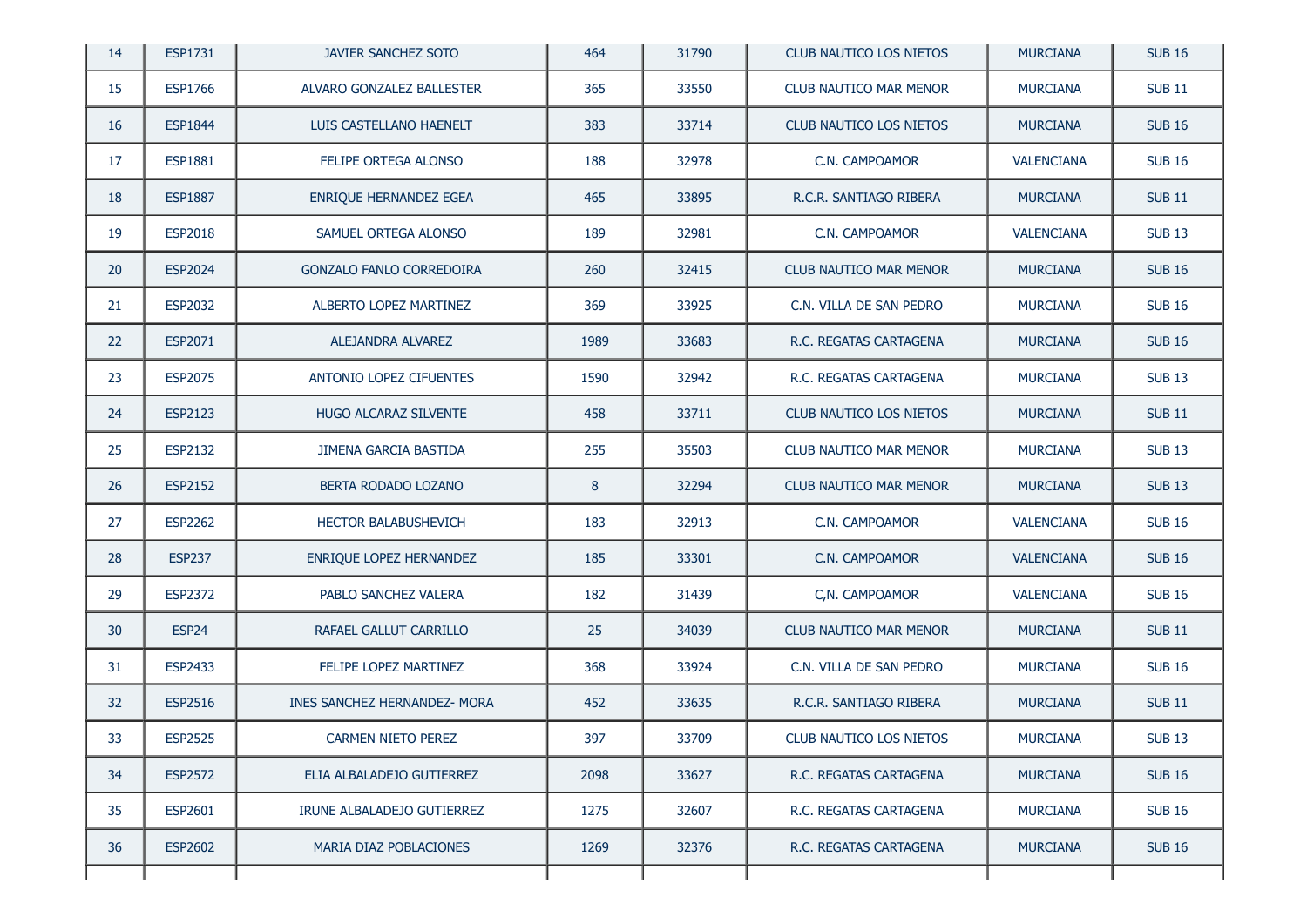| 37 | ESP2617        | DANIEL MARTINEZ VALVERDE          | 221  | 32365 | CLUB NAUTICO LOS NIETOS        | <b>MURCIANA</b>   | <b>SUB 13</b> |
|----|----------------|-----------------------------------|------|-------|--------------------------------|-------------------|---------------|
| 38 | <b>ESP2629</b> | RODRIGO BASTIDA JIMENO            | 438  | 32406 | R.C.R. SANTIAGO RIBERA         | <b>MURCIANA</b>   | <b>SUB 13</b> |
| 39 | <b>ESP2630</b> | CECILIA GARCIA COELLO             | 1250 | 32400 | R.C. REGATAS CARTAGENA         | <b>MURCIANA</b>   | <b>SUB 13</b> |
| 40 | ESP2634        | ROMAN ALBERTO PEREZ CARRION       | 630  | 33926 | C.N. VILLA DE SAN PEDRO        | <b>MURCIANA</b>   | <b>SUB 16</b> |
| 41 | <b>ESP2666</b> | JAIME MARTINEZ MARTINEZ           | 444  | 32938 | R.C.R. SANTIAGO RIBERA         | <b>MURCIANA</b>   | <b>SUB 16</b> |
| 42 | <b>ESP267</b>  | <b>MARIA MESEGUER SANCHEZ</b>     | 447  | 32612 | R.C.R. SANTIAGO RIBERA         | <b>MURCIANA</b>   | <b>SUB 13</b> |
| 43 | ESP2701        | ANA GARCIA PEDREÑO                | 306  | 33359 | <b>CLUB NAUTICO MAR MENOR</b>  | <b>MURCIANA</b>   | <b>SUB 13</b> |
| 44 | ESP2714        | SERGIO LOPEZ PALACIOS             | 1264 | 31850 | R.C. REGATAS CARTAGENA         | <b>MURCIANA</b>   | <b>SUB 16</b> |
| 45 | <b>ESP2729</b> | <b>DIEGO HARRIS</b>               | 665  | 33732 | R.C. NAUTICO TORREVIEJA        | <b>VALENCIANA</b> | <b>SUB11</b>  |
| 46 | <b>ESP2756</b> | JAVIER LLEDO LOPEZ                | 626  | 33545 | C.N. VILLA DE SAN PEDRO        | <b>MURCIANA</b>   | <b>SUB 16</b> |
| 47 | <b>ESP2782</b> | JAIME GARCIA CASANOVA             | 1305 | 31385 | <b>CLUB NAUTICO LOS NIETOS</b> | <b>MURCIANA</b>   | <b>SUB 16</b> |
| 48 | <b>ESP2783</b> | <b>CLAUDIA GOMEZ</b>              | 662  | 32742 | R.C. NAUTICO TORREVIEJA        | <b>VALENCIANA</b> | <b>SUB 13</b> |
| 49 | <b>ESP2788</b> | ALICIA EVLAMPIEV HERVAS           | 144  | 33543 | CLUB NAUTICO MAR MENOR         | <b>MURCIANA</b>   | <b>SUB 16</b> |
| 50 | <b>ESP2798</b> | MANUEL BARRIONUEVO CARREÑO        | 525  | 31672 | R.C. REGATAS CARTAGENA         | <b>MURCIANA</b>   | <b>SUB 16</b> |
| 51 | ESP2825        | ELISA LOPEZ HERNANDEZ-MORA        | 441  | 33624 | R.C.R. SANTIAGO RIBERA         | <b>MURCIANA</b>   | <b>SUB11</b>  |
| 52 | <b>ESP2852</b> | <b>GABRIEL GONZALEZ BALLESTER</b> | 366  | 31419 | <b>CLUB NAUTICO MAR MENOR</b>  | <b>MURCIANA</b>   | <b>SUB 16</b> |
| 53 | <b>ESP2856</b> | PATRICIA ROS PELEGRIN             | 451  | 32765 | R.C.R. SANTIAGO RIBERA         | <b>MURCIANA</b>   | <b>SUB 13</b> |
| 54 | <b>ESP2859</b> | CARLOS RUIZ IBAÑEZ                | 204  | 32119 | <b>CLUB NUTICO LOS NIETOS</b>  | <b>MURCIANA</b>   | <b>SUB 16</b> |
| 55 | <b>ESP2867</b> | JOSE ABELLA GARRIDO               | 1273 | 32257 | R.C. REGATAS CARTAGENA         | <b>MURCIANA</b>   | <b>SUB 16</b> |
| 56 | <b>ESP2868</b> | FLAVIA ROMERO                     | 653  | 32812 | R.C. NAUTICO TORREVIEJA        | VALENCIANA        | <b>SUB 16</b> |
| 57 | <b>ESP2872</b> | <b>FELIX OTER</b>                 | 673  | 33748 | R.C. NAUTICO TORREVIEJA        | <b>VALENCIANA</b> | <b>SUB 11</b> |
| 58 | <b>ESP2879</b> | DANIELA HERNANDEZ- MORA LEON      | 439  | 33622 | R.C.R. SANTIAGO RIBERA         | <b>MURCIANA</b>   | <b>SUB 16</b> |
| 59 | ESP2910        | ELENA FANLO CORREDOIRA            | 258  | 31349 | <b>CLUB NAUTICO MAR MENOR</b>  | <b>MURCIANA</b>   | <b>SUB 16</b> |
|    |                |                                   |      |       |                                |                   |               |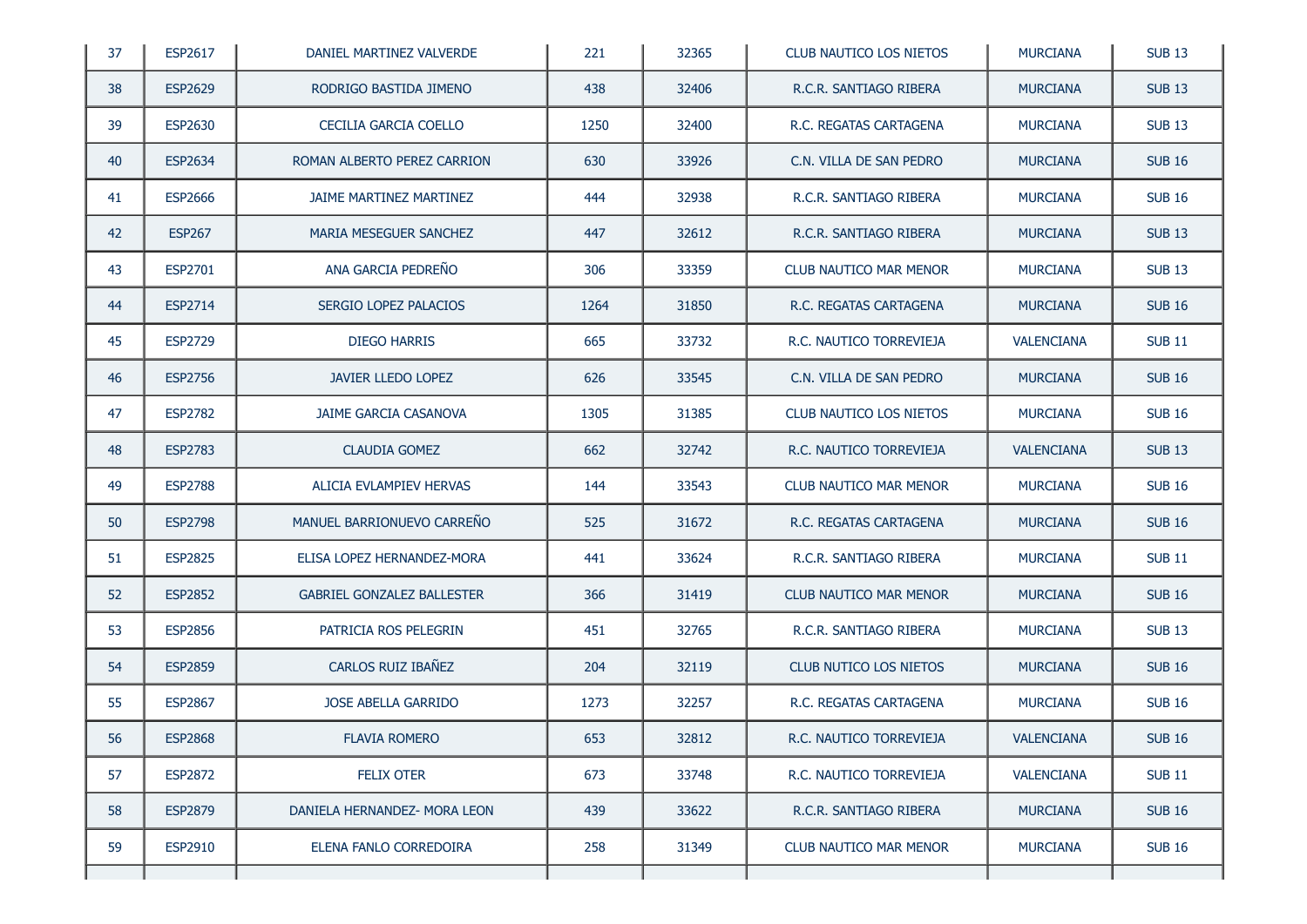| 60 | <b>ESP2918</b>   | <b>CLAUDIA CONESA TORRECILLAS</b> | 388  | 33554           | CLUB NAUTICO LOS NIETOS        | <b>MURCIANA</b>   | <b>SUB 13</b> |
|----|------------------|-----------------------------------|------|-----------------|--------------------------------|-------------------|---------------|
| 61 | <b>ESP2928</b>   | <b>VEGA JIMENEZ HERNANDEZ</b>     | 386  | 33585           | <b>CLUB NAUTICO MAR MENOR</b>  | <b>MURCIANA</b>   | <b>SUB 13</b> |
| 62 | <b>ESP2933</b>   | PEDRO CASTAÑO SAURA               | 245  | 33498           | <b>CLUB NAUTICO MAR MENOR</b>  | <b>MURCIANA</b>   | <b>SUB 13</b> |
| 63 | <b>ESP2943</b>   | PEDRO RUIZ GALERA                 | 28   | 32802           | CLUB NAUTICO MAR MENOR         | <b>MURCIANA</b>   | <b>SUB 13</b> |
| 64 | <b>ESP2952</b>   | SILVIA ABELLA GARRIDO             | 1371 | 32256           | R.C. REGATAS CARTAGENA         | <b>MURCIANA</b>   | <b>SUB 16</b> |
| 65 | <b>ESP2964</b>   | <b>JUAN ANTONIO AYALA ABAD</b>    | 1248 | 32395           | R.C. REGATAS CARTAGENA         | <b>MURCIANA</b>   | <b>SUB 13</b> |
| 66 | ESP3016          | INES RODADO LOZANO                | 6    | 32759           | <b>CLUB NAUTICO MAR MENOR</b>  | <b>MURCIANA</b>   | <b>SUB11</b>  |
| 67 | ESP3039          | CLAUDIA GARCIA OLMO               | 1640 | 33083           | R.C. REGATAS CARTAGENA         | <b>MURCIANA</b>   | <b>SUB 16</b> |
| 68 | <b>ESP3049</b>   | <b>GUILLERMO LEON FORCA</b>       | 1216 | 31732           | R.C. REGATAS CARTAGENA         | <b>MURCIANA</b>   | <b>SUB 16</b> |
| 69 | ESP3101          | ALMA JIMENEZ HERNANDEZ            | 385  | 33646           | <b>CLUB NAUTICO MAR MENOR</b>  | <b>MURCIANA</b>   | <b>SUB11</b>  |
| 70 | ESP3107          | DANIEL ALCARAZ GARCIA             | 644  | 32769           | <b>CLUB NAUTICO MAR MENOR</b>  | <b>MURCIANA</b>   | <b>SUB 13</b> |
| 71 | ESP3150          | VALERIA GARCIA BASTIDA            | 254  | 31418           | <b>CLUB NAUTICO MAR MENOR</b>  | <b>MURCIANA</b>   | <b>SUB 16</b> |
| 72 | ESP3154          | <b>JUAN RUIZ GALERA</b>           | 27   | 32801           | <b>CLUB NAUTICO MAR MENOR</b>  | <b>MURCIANA</b>   | <b>SUB 13</b> |
| 73 | ESP3181          | FERNANDO MESEGUER SANCHEZ         | 446  | 31438           | R.C.R. SANTIAGO RIBERA         | <b>MURCIANA</b>   | <b>SUB 16</b> |
| 74 | <b>ESP3188</b>   | MIGUEL LOPEZ NAVARRO              | 213  | 32398           | <b>CLUB NAUTICO LOS NIETOS</b> | <b>MURCIANA</b>   | <b>SUB 13</b> |
| 75 | <b>ESP3200</b>   | ELSA RODADO LOZANO                | 5    | 31411           | CLUB NAUTICO MAR MENOR         | <b>MURCIANA</b>   | <b>SUB 16</b> |
| 76 | <b>ESP3285</b>   | <b>VALENTINA BELSO</b>            |      | 32790           | R.C. NAUTICO TORREVIEJA        | <b>VALENCIANA</b> | <b>SUB 13</b> |
| 77 | <b>ESP3286</b>   | <b>GONZALO BALLESTER</b>          | 734  | 33738           | R.C. NAUTICO TORREVIEJA        | <b>VALENCIANA</b> | <b>SUB 11</b> |
| 78 | <b>ESP3289</b>   | ANGEL PEÑALVER PARRAGA            | 432  | 33419           | <b>CLUB NAUTICO MAR MENOR</b>  | <b>MURCIANA</b>   | <b>SUB 13</b> |
| 79 | ESP3290          | MARIA ANTONIA PEÑALVER PARRAGA    | 433  | 33420           | CLUB NAUTICO MAR MENOR         | <b>MURCIANA</b>   | <b>SUB 13</b> |
| 80 | <b>ESP3304</b>   | <b>IZAN ROGEL</b>                 | 670  | 33750           | R.C. NAUTICO TORREVIEJA        | <b>VALENCIANA</b> | <b>SUB 11</b> |
| 81 | <b>ESP4324</b>   | <b>MARTIN SOSA NANUT</b>          | 638  | <b>VALIDADA</b> | <b>CLUB NAUTICO MAR MENOR</b>  | <b>MURCIANA</b>   | <b>SUB 13</b> |
| 82 | ESP <sub>5</sub> | JOSE LUIS GARCIA CASANOVA         | 1600 | 33507           | <b>CLUB NAUTICO LOS NIETOS</b> | <b>MURCIANA</b>   | <b>SUB 13</b> |
|    |                  |                                   |      |                 |                                |                   |               |